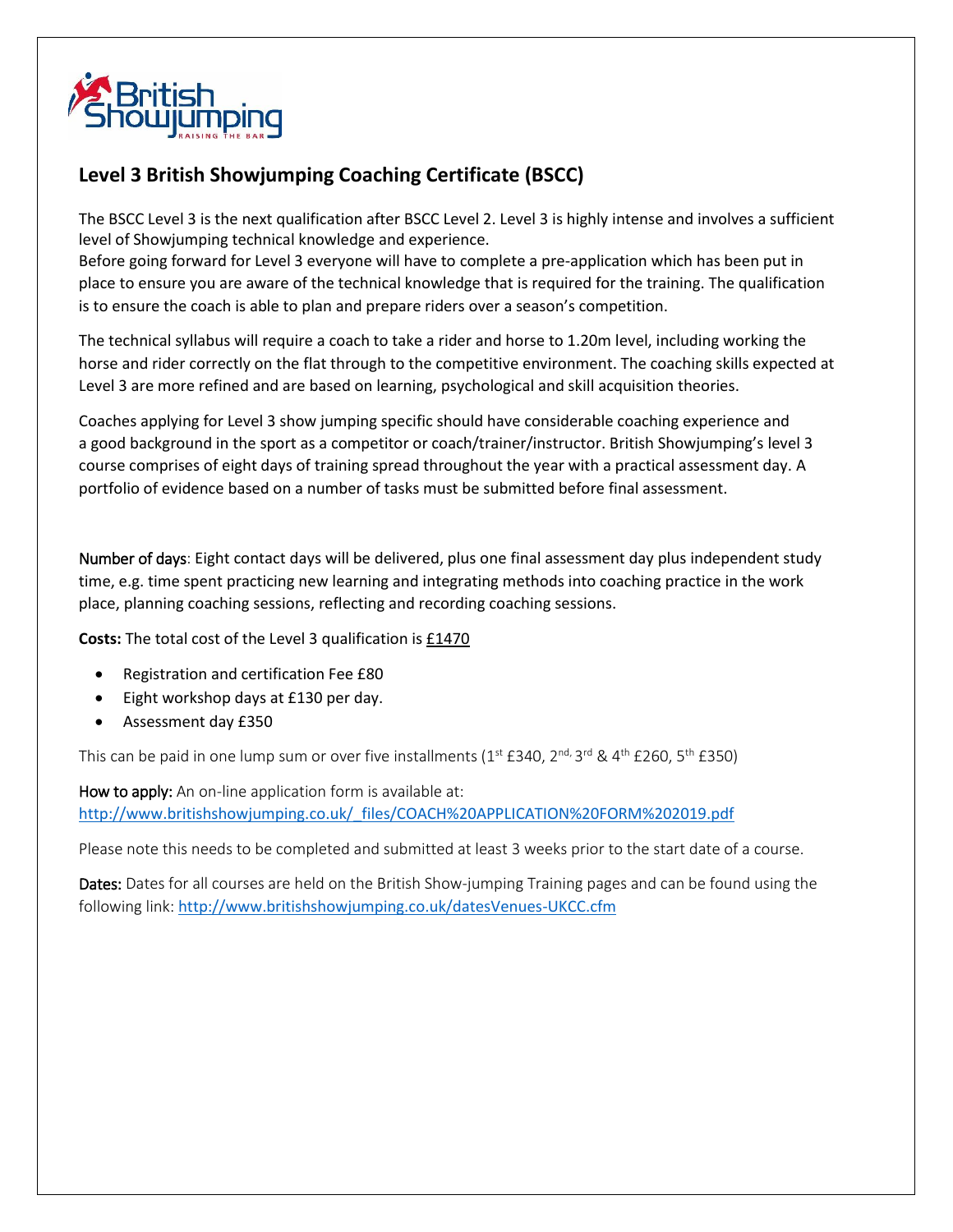

## **Technical Definition Level 3 – Syllabus**

| The following information in this table is a pre-requisite for entry to Level 3 |                                                                                                                                                                                                                                                                                                                                                                                                                                                                                                                                                                                                                                                    |  |
|---------------------------------------------------------------------------------|----------------------------------------------------------------------------------------------------------------------------------------------------------------------------------------------------------------------------------------------------------------------------------------------------------------------------------------------------------------------------------------------------------------------------------------------------------------------------------------------------------------------------------------------------------------------------------------------------------------------------------------------------|--|
| <b>Topic</b>                                                                    | The coach should:                                                                                                                                                                                                                                                                                                                                                                                                                                                                                                                                                                                                                                  |  |
| Tack and saddlery                                                               | Be able to recognise<br>When and what type of protective boots/bandages are used for: dressage; show<br>$\bullet$<br>jumping; and cross country<br>Be able to<br>Fit a variety of specialist tack including: nosebands; martingales; breastplates;<br>bits; saddles; and double bridle                                                                                                                                                                                                                                                                                                                                                             |  |
| Knowledge of equine<br>behaviour/ psychology                                    | Be able to recognise<br>And manage causes of unwanted equine behaviours and know the reasons why<br>$\bullet$<br>these arise<br>Be able to<br>Work with a variety of horse types and genders                                                                                                                                                                                                                                                                                                                                                                                                                                                       |  |
| Equine anatomy/<br>physiology and horse<br>suitability                          | Be able to recognise<br>Horse conformation, condition and fitness and identify the limitations and<br>$\bullet$<br>appropriate work to develop the horse short and long term                                                                                                                                                                                                                                                                                                                                                                                                                                                                       |  |
| Level 2 technical<br>syllabus - Showjumping                                     | Be able to<br>Show competence in and develop all areas of the Level 2 Showjumping technical<br>$\bullet$<br>syllabus                                                                                                                                                                                                                                                                                                                                                                                                                                                                                                                               |  |
| Riding position                                                                 | Be able to coach the rider to<br>Establish a position which positively influences the horse<br>$\bullet$<br>Improve balance, suppleness, security and straightness to maintain a riding<br>$\bullet$<br>position appropriate to the activity being coached                                                                                                                                                                                                                                                                                                                                                                                         |  |
| Warm-up and warm-<br>down for horse                                             | Be able to coach the rider to<br>Use appropriate exercises for the needs of the horse, taking into account age,<br>fitness, level of training and work following warm-up which might include:<br>Walk, trot and canter<br>$\circ$<br>Changes of direction, turns, circles and transitions<br>$\circ$<br>Appropriate lateral exercises<br>$\circ$<br>Use methods to help the horse to warm-down, relax and recuperate taking into<br>٠<br>account weather conditions, work done, horse/rider fitness, age and condition<br>Apply appropriate rugs, boots/bandages and rehydrate the horse to aid the<br>$\bullet$<br>warm-down and recovery process |  |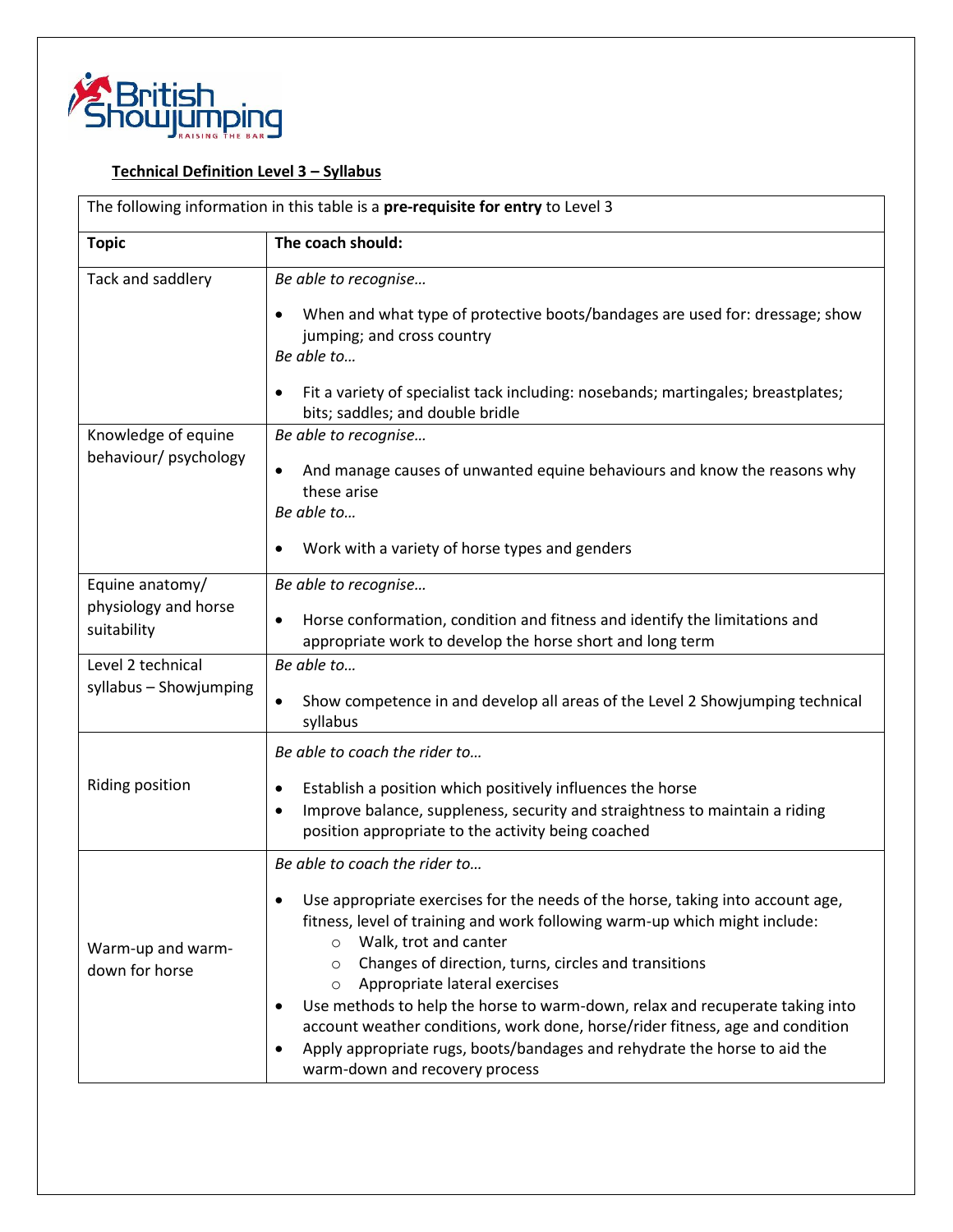

| <b>Effective riding</b>                                         | Be able to coach the rider to                                                                                                                                                                                                                                      |
|-----------------------------------------------------------------|--------------------------------------------------------------------------------------------------------------------------------------------------------------------------------------------------------------------------------------------------------------------|
|                                                                 | Use single and double reins as appropriate<br>$\bullet$                                                                                                                                                                                                            |
|                                                                 | Apply fluent, co-ordinated aids including leg, hand, seat, voice and weight<br>$\bullet$                                                                                                                                                                           |
|                                                                 | Prepare for and make transitions and changes of direction                                                                                                                                                                                                          |
| Effective riding on the<br>flat                                 | Be able to                                                                                                                                                                                                                                                         |
|                                                                 | Identify faults and problems in both horse/rider and find suitable solutions that<br>$\bullet$<br>will lead to improvement<br>Be able to coach the rider to:                                                                                                       |
|                                                                 | Understand and establish the Scale(s) of Training appropriate to the level of<br>$\bullet$<br>horse/rider                                                                                                                                                          |
|                                                                 | Improve the horse's obedience and suppleness using appropriate exercises<br>$\bullet$<br>Develop work appropriate to horse/rider including lateral movements and turns<br>$\bullet$<br>that will benefit showjumping performance                                   |
| Effective riding in the                                         | Be able to coach the rider to                                                                                                                                                                                                                                      |
| open and over undulating<br>terrain                             | Improve balance and security of position, suitable for riding over sloping ground<br>$\bullet$<br>Recognise ground conditions and their impact on riding position and horses' way<br>$\bullet$<br>of going and jump                                                |
|                                                                 | Be able to recognise                                                                                                                                                                                                                                               |
| Effective riding over<br>poles, jumps and a<br>course of fences | How terrain and ground conditions influence fences<br>$\bullet$<br>Be able to:                                                                                                                                                                                     |
|                                                                 | Demonstrate the appropriate use of poles, fence types and their positioning<br>$\bullet$<br>within the training environment<br>Set out distances for poles and related fences appropriate for a variety of<br>$\bullet$                                            |
|                                                                 | horse/rider combinations up to 1.20m<br>Identify areas for development in both horse/rider and find suitable solutions<br>$\bullet$<br>that will lead to improvement<br>Be able to coach the rider to                                                              |
|                                                                 | Develop an independent secure, supple, balanced jumping position with a<br>secure lower leg<br>Apply effective aids and create fluency through the phases of the jump allowing<br>$\bullet$<br>the horse freedom over poles, fences, grids and courses up to 1.20m |
|                                                                 | Achieve appropriate rhythm, speed and balance for a variety of fences<br>$\bullet$<br>appropriate to horse/rider up to 1.20m<br>Deal with refusals or run-outs                                                                                                     |
| Prepare a rider and horse                                       | Be able to:                                                                                                                                                                                                                                                        |
| to compete at<br>competition                                    | Support horse/rider combinations to warm-up at competitions, including setting<br>$\bullet$<br>and using practice fences in accordance with British Showjumping rules<br>Support rider to walk and analyse courses at 1.20m                                        |
|                                                                 |                                                                                                                                                                                                                                                                    |